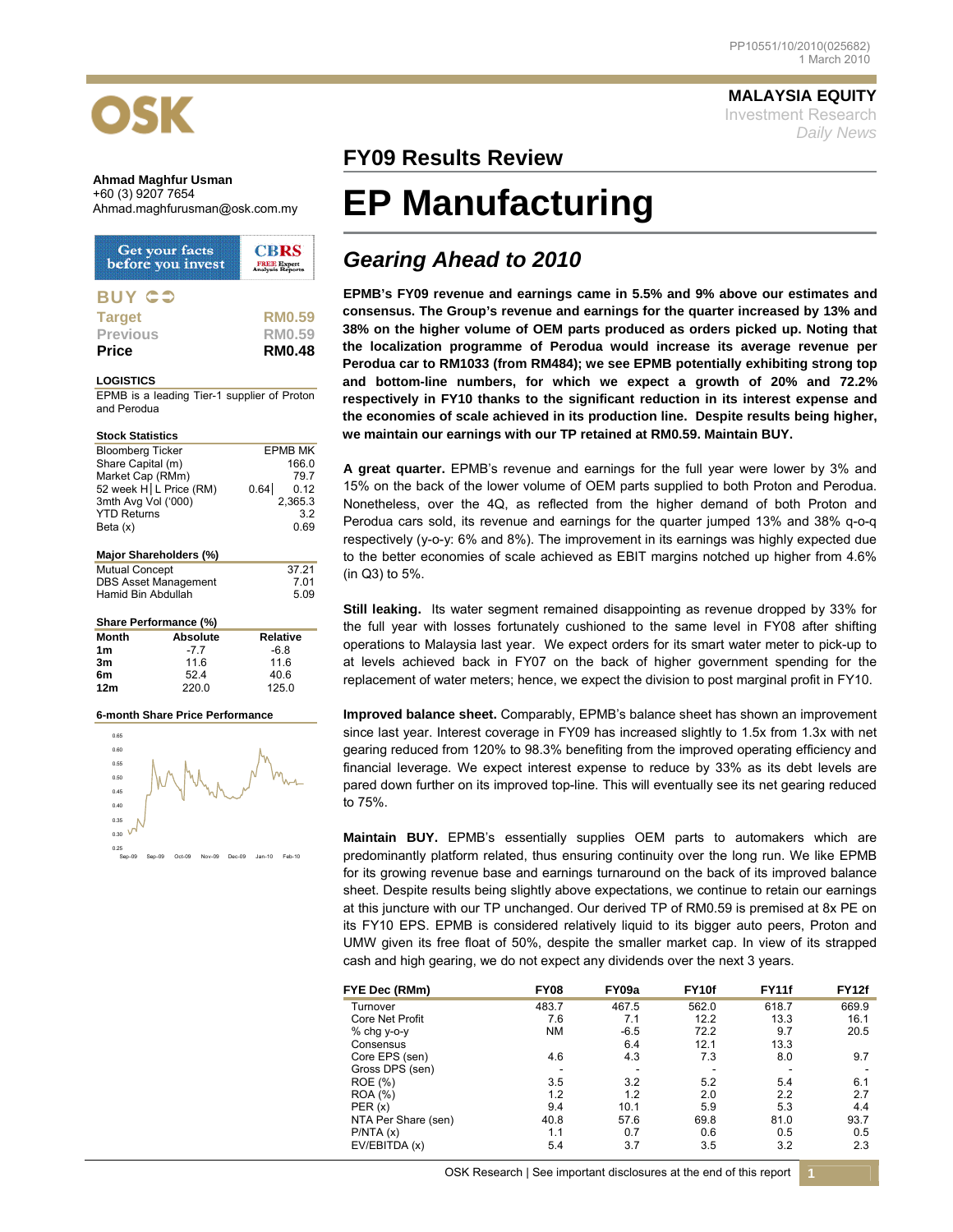OSK Research

| <b>Results Table (RMm)</b>  |                          |         |                          |             |                          |                    |                                                                                                                                       |
|-----------------------------|--------------------------|---------|--------------------------|-------------|--------------------------|--------------------|---------------------------------------------------------------------------------------------------------------------------------------|
| <b>FYE Dec</b>              | <b>4QFY09</b>            | 3QFY09  | $Q$ -o- $Q$<br>chg       | <b>FY09</b> | <b>FY08</b>              | $Y$ -o- $Y$<br>chg | <b>Comments</b>                                                                                                                       |
| Revenue                     | 130.20                   | 115.29  | 12.9%                    | 467.46      | 483.73                   | $-3.4%$            | Slightly above expectations. Higher q-o-q attributed<br>to the pick-up in Proton sales and also Perodua's<br>Alza.                    |
| <b>EBIT</b>                 | 6.49                     | 5.35    | 21.2%                    | 22.81       | 22.98                    | $-0.7%$            | EBIT improved q-o-q remarkably on better production<br>efficiency achieved. Its Margins has notched up<br>higher to 4.98% from 4.64%. |
| Interest<br>Expense         | $-3.75$                  | $-3.52$ | 6.7%                     | $-15.47$    | $-14.50$                 | 6.7%               |                                                                                                                                       |
| Interest Income             | 0.03                     | 0.02    | 57.9%                    | 0.08        | 0.18                     | $-55.7%$           |                                                                                                                                       |
| EI                          | 0.00                     | 0.00    |                          | 0.00        | 0.00                     |                    |                                                                                                                                       |
| PBT                         | 2.76                     | 1.85    | 49.2%                    | 7.42        | 8.65                     | $-14.3%$           | Margin expansion has improved q-o-q PBT.<br>However, it was still lower than last year's due to the<br>lower top-line.                |
| Tax                         | 0.00                     | 0.00    | $\overline{\phantom{a}}$ | 0.00        | 0.47                     | <b>NM</b>          | Pioneer tax status essentially gives it 0% tax rate.<br>We expect this to continue until next year.                                   |
| MI                          | $-0.26$                  | $-0.04$ | 637.1%                   | $-0.35$     | $-0.77$                  | $-54.0%$           |                                                                                                                                       |
| Net Profit                  | 2.51                     | 1.82    | 37.8%                    | 7.07        | 8.36                     | $-15.4%$           | Q-o-q net profit lifted by better efficiency and zero tax<br>rate                                                                     |
| <b>Core Net Profit</b>      | 2.51                     | 1.82    | 37.8%                    | 7.07        | 8.36                     | $-15.4%$           |                                                                                                                                       |
| EPS (sen)                   | 1.51                     | 1.10    | 37.8%                    | 4.26        | 5.03                     | $-15.4%$           |                                                                                                                                       |
| DPS (sen)                   | $\overline{\phantom{a}}$ |         |                          |             | $\overline{\phantom{a}}$ |                    |                                                                                                                                       |
| EBIT margin<br>(%)          | 4.98                     | 4.64    | 0.3%                     | 4.88        | 4.75                     | 0.1%               |                                                                                                                                       |
| PBT margin<br>(%)           | 2.12                     | 1.61    | 0.5%                     | 1.59        | 1.79                     | $-0.2%$            |                                                                                                                                       |
| Net profit<br>margin $(\%)$ | 1.92                     | 1.58    | 0.3%                     | 1.51        | 1.73                     | $-0.2%$            |                                                                                                                                       |
| NTA/ Share<br>(RM)          | 0.58                     | 0.55    | 5.0%                     | 0.58        | 0.41                     | 41.0%              |                                                                                                                                       |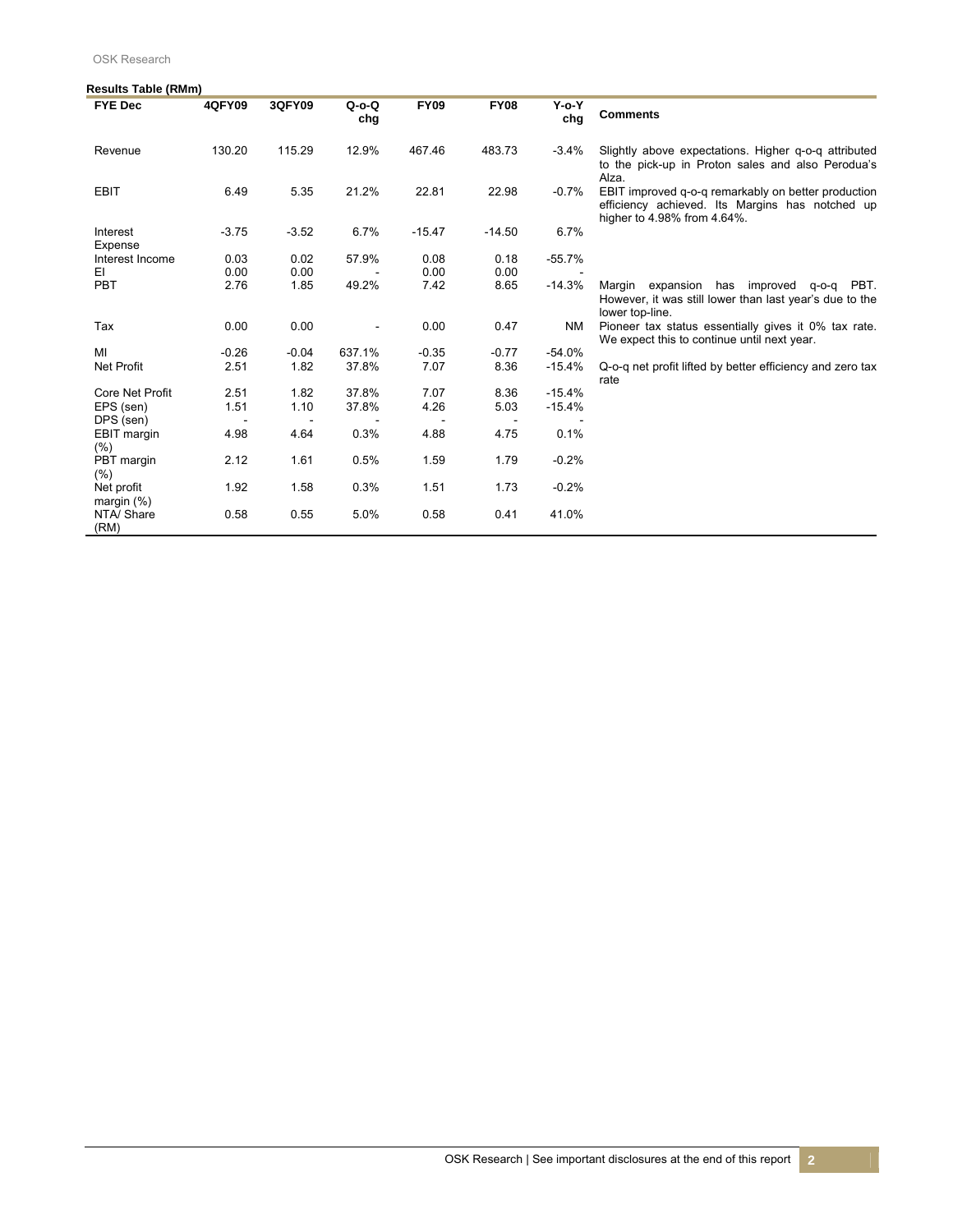### OSK Research

| FYE Dec (RMm)                        | <b>FY08</b>    | FY09a      | FY10f      | FY11f      | FY12f                    | FYE Dec (RMm)                | <b>FY08</b> | <b>FY09</b>        | FY10f    | <b>FY11f</b> | <b>FY12f</b> |
|--------------------------------------|----------------|------------|------------|------------|--------------------------|------------------------------|-------------|--------------------|----------|--------------|--------------|
| Volume                               |                |            |            |            |                          | <b>Balance Sheet</b>         |             |                    |          |              |              |
| Perodua                              | 167,393        | 166,736    | 175,390    | 203,450    | 224,290                  | PPE                          | 333.9       | 317.1              | 307.9    | 297.9        | 271.3        |
| Proton (incl. its                    | 160,386        | 173,051    | 199,100    | 223,100    | 242,100                  | Intangibles                  | 146.8       | 126.1              | 117.9    | 112.8        | 107.8        |
| Exports)                             |                |            |            |            |                          | <b>Others</b>                | 3.1         | 3.1                | 2.5      | 2.9          | 2.8          |
|                                      |                |            |            |            |                          | <b>Total Fixed Assets</b>    | 483.8       | 446.2              | 428.2    | 413.6        | 381.9        |
| <b>Income Statement</b>              |                |            |            |            |                          | Receivables                  | 89.8        | 87.6               | 106.6    | 117.3        | 127.1        |
| (RM'm)                               |                |            |            |            |                          | <b>Others</b>                | 46.7        | 30.3               | 50.7     | 57.1         | 62.4         |
| Revenue                              | 483.7          | 467.5      | 562.0      | 618.7      | 669.9                    | Cash                         | 13.5        | 13.2               | 14.0     | 15.3         | 17.2         |
| <b>EBITDA</b>                        | 61.7           | 79.0       | 71.5       | 69.5       | 72.9                     | <b>Total Current Assets</b>  | 150.0       | 131.0              | 171.2    | 189.7        | 206.7        |
| Depreciation &                       | $-43.3$        | $-56.2$    | $-48.6$    | $-46.5$    | $-47.9$                  | <b>Total Assets</b>          | 633.8       | 577.2              | 599.5    | 603.3        | 588.6        |
| Amortization                         |                |            |            |            |                          | <b>LT Borrowings</b>         | 149.2       | 100.4              | 80.0     | 70.0         | 50.0         |
| EBIT                                 | 18.4           | 22.8       | 22.9       | 23.0       | 25.0                     | <b>Others</b>                | 11.1        | 6.8                | 8.9      | 7.9          | 8.4          |
| <b>Interest Expense</b>              | $-14.2$        | $-15.5$    | $-10.4$    | $-8.6$     | $-7.2$                   | <b>Total LT Liabilities</b>  | 160.3       | 107.2              | 88.9     | 77.9         | 58.4         |
| Interest Income                      | 0.1            | 0.1        | 0.1        | 0.1        | 0.1                      | Payables                     | 129.0       | 109.9              | 161.4    | 181.9        | 198.9        |
| EI                                   | 0.0            | 0.0        | 0.0        | 0.0        | 0.0                      | <b>ST Borrowings</b>         | 122.4       | 130.7              | 110.0    | 90.0         | 60.0         |
| PBT                                  | 4.3            | 7.4        | 12.6       | 14.5       | 17.8                     | Others                       | 2.1         | 2.2                | $1.2$    | 1.3          | 1.5          |
| Taxation                             | 4.1            | 0.0        | 0.0        | $-0.7$     | $-1.2$                   | <b>Total ST Liabilities</b>  | 253.5       | 242.7              | 272.6    | 273.2        | 260.4        |
| MI                                   | $-0.8$         | $-0.4$     | $-0.4$     | $-0.4$     | $-0.5$                   | <b>Total Liabilities</b>     | 413.8       | 349.9              | 361.5    | 351.1        | 318.9        |
| <b>Net Profit</b>                    | 7.6            | 7.1        | 12.2       | 13.3       | 16.1                     | <b>Total Shareholder's</b>   | 220.0       | 227.3              | 237.9    | 252.2        | 269.7        |
| Core Net Profit                      | 7.6            | 7.1        | 12.2       | 13.3       | 16.1                     | Equity                       |             |                    |          |              |              |
| Margin (%)                           |                |            |            |            |                          | <b>Cash Flow</b>             |             |                    |          |              |              |
| <b>EBITDA</b>                        | 12.8           | 16.9       | 12.7       | 11.2       | 10.9                     | <b>PBT</b>                   | 4.3         | 7.4                | 12.6     | 14.5         | 17.8         |
| <b>EBIT</b>                          | 3.8            | 4.9        | 4.1        | 3.7        | 3.7                      | Non Cash items               | 58.0        | 81.6               | 61.3     | 55.6         | 58.7         |
| <b>PBT</b>                           | 0.9            | 1.6        | 2.2        | 2.3        | 2.7                      | Net Chg in Working           | 3.0         | $-5.1$             | 8.7      | 0.9          | $-0.8$       |
| <b>Net Profit</b>                    | 1.6            | 1.5        | 2.2        | 2.2        | 2.4                      | Capital                      |             |                    |          |              |              |
| Core Net Profit                      | 1.6            | 1.5        | 2.2        | 2.2        | 2.4                      | Others                       | 0.0         | 0.0                | 0.0      | $-0.7$       | $-1.2$       |
| <b>Effective Tax Rate</b>            | $-95.6$        | 0.0        | 0.0        | 5.0        | 7.0                      | CF from Operations           | 65.2        | 83.9               | 82.6     | 70.3         | 74.5         |
| (%)                                  |                |            |            |            |                          | Net Capex                    | $-43.6$     | $-41.4$            | $-30.7$  | $-30.6$      | $-15.6$      |
|                                      |                |            |            |            |                          | <b>Others</b>                | $-22.3$     | 12.9               | 0.1      | 0.1          | 0.1          |
| Y-o-Y % change                       |                |            |            |            |                          | CF from Investing            | $-66.0$     | $-28.\overline{5}$ | $-30.7$  | $-30.5$      | $-15.6$      |
| Revenue                              | 59.6           | $-3.4$     | 20.2       | 10.1       | 8.3                      | Dividends Paid               | 0.0         | 0.0                | 0.0      | 0.0          | 0.0          |
| <b>EBITDA</b>                        | 96.6           | 28.0       | $-9.4$     | $-2.8$     | 4.9                      | Net Change in                | 22.8        | $-40.8$            | $-41.1$  | $-30.0$      | $-50.0$      |
| <b>EBIT</b>                          | 97.3           | 24.1       | 0.4        | 0.5        | 8.6                      | <b>Borrowings</b>            |             |                    |          |              |              |
| <b>PBT</b>                           | <b>NM</b>      | 74.3       | 69.2       | 15.6       | 22.9                     | Others                       | $-23.4$     | $-15.5$            | $-10.4$  | $-8.6$       | $-7.2$       |
| <b>Net Profit</b>                    | <b>NM</b>      | $-6.5$     | 72.2       | 9.7        | 20.5                     | CF From Financing            | $-0.6$      | $-56.3$            | $-51.5$  | $-38.6$      | $-57.2$      |
| <b>Core Net Profit</b>               | <b>NM</b>      | $-6.5$     | 72.2       | 9.7        | 20.5                     | Net Cash Inflow<br>(Outflow) | $-1.4$      | $-0.9$             | 0.4      | 1.2          | 1.7          |
| Per Share Data                       |                |            |            |            |                          | Beg Cash                     | 10.3        | 9.0                | 8.1      | 8.5          | 9.7          |
| Sales / Share (RM)                   | 2.9            | 2.8        | 3.4        | 3.7        | 4.0                      | <b>Ending Cash</b>           | 9.0         | 8.1                | 8.5      | 9.7          | 11.4         |
| Core EPS (sen)                       | 4.6            | 4.3        | 7.3        | 8.0        | 9.7                      | Other Restricted Cash        | 4.6         | 5.1                | 5.5      | 5.6          | 5.8          |
| BV/ Share (RM)                       | 1.29           | 1.34       | 1.41       | 1.49       | 1.59                     | <b>Total Cash in Balance</b> | 13.5        | 13.2               | 14.0     | 15.3         | 17.2         |
| NTA/ Share (sen)                     | 40.8           | 57.6       | 69.8       | 81.0       | 93.7                     | Sheet                        |             |                    |          |              |              |
| Dividend/Share                       | 0.0            | 0.0        | 0.0        | 0.0        | 0.0                      |                              |             |                    |          |              |              |
| (sen)                                |                |            |            |            |                          |                              |             |                    |          |              |              |
| FCFF/ Share (sen)                    | 19.3           | 32.6       | 35.9       | 27.8       | 38.7                     | <b>FCFF</b>                  | 32.1        | 54.1               | 59.6     | 46.1         | 64.2         |
| FCFE/ Share (sen)                    | 26.7           | 1.0        | 6.5        | 5.8        | 5.3                      | <b>FCFE</b>                  | 44.4        | 1.7                | 10.8     | 9.7          | 8.8          |
|                                      |                |            |            |            |                          | Net Cash / (Net Debt)        | $-258.1$    | $-217.9$           | $-176.0$ | $-144.7$     | $-92.8$      |
| <b>Valuations</b>                    |                |            |            |            |                          |                              |             |                    |          |              |              |
| $P/$ Sales $(x)$                     | 0.1            | 0.2        | 0.1        | 0.1        | 0.1                      | <b>Other Ratios</b>          |             |                    |          |              |              |
| PER(x)                               | 9.4            | 10.1       | 5.9        | 5.3        | 4.4                      | ROE (%)                      | 3.5         | 3.2                | 5.2      | 5.4          | 6.1          |
| $P/$ Book $(x)$                      | 0.3<br>1.1     | 0.3<br>0.7 | 0.3<br>0.6 | 0.3<br>0.5 | 0.3<br>0.5               | ROA (%)                      | 1.2         | 1.2                | 2.0      | 2.2          | 2.7          |
| $P/$ NTA $(x)$<br>Dividend Yield (%) | $\overline{a}$ | ÷          |            | ÷.         | $\overline{\phantom{a}}$ | Net Gearing                  | 120.3       | 98.3               | 75.3     | 58.5         | 35.2         |
| P/FCFF                               | 2.2            | 1.3        | 1.2        | 1.5        | 1.1                      | <b>Interest Coverage</b>     | 1.3         | 1.5                | 2.2      | 2.7          | 3.5          |
| P/FCFF                               | 1.6            | 43.3       | 6.6        | 7.4        | 8.1                      | Dividend Payout Ratio        |             |                    |          |              |              |
| EV/EBITDA                            | 5.4            | 3.7        | 3.5        | 3.2        | 2.3                      |                              |             |                    |          |              |              |